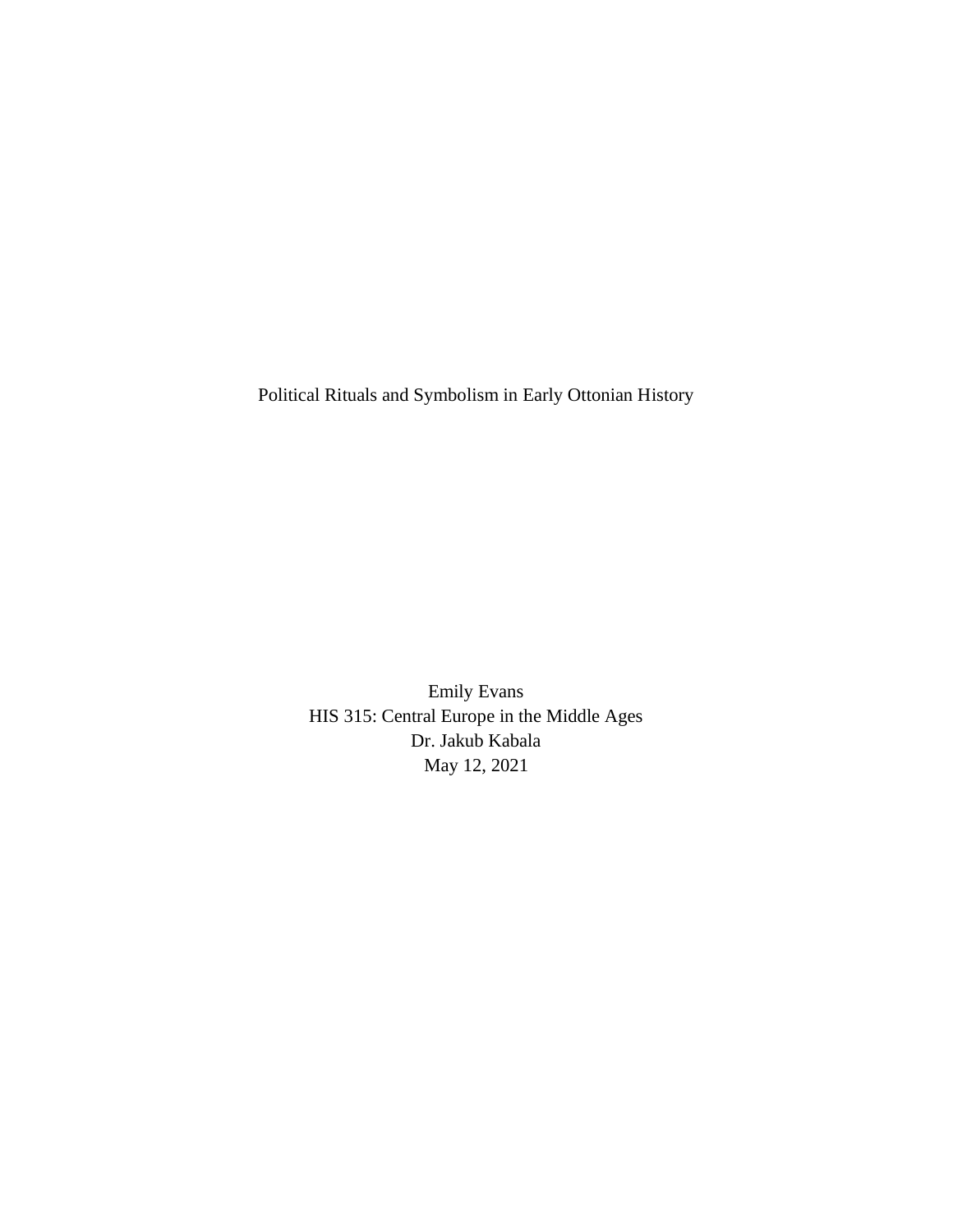Oftentimes in medieval texts, leaders took certain actions that seem arbitrary to the modern reader. Authors describe gestures that may appear to be devoid of meaning. However, these rituals and symbolic actions have always been a major part of leadership and unity within nations. In this essay, I will explore the following question about *Deeds of the Saxons*, a chronicle written by Widukind of Corvey: How did Widukind characterize the Ottonian Empire<sup>1</sup> through his use of political symbols and rituals in *Deeds of the Saxons*?

The Saxons were an ethnic group<sup>2</sup> based in Old Saxony, a region in modern-day northern Germany.<sup>3</sup> Charlemagne integrated this region into the Carolingian Empire domain towards the end of the eighth century as emperor.<sup>4</sup> Approximately one hundred years later, Henry  $I^5$  became Duke of Saxony, a region in modern-day Eastern Germany. He was crowned king in 919 to rule all five duchies within the remains of the Carolingian Empire, creating the groundwork<sup>6</sup> for Saxon dominance of the region.<sup>7</sup> *Deeds of the Saxons* briefly explains these Saxon origins, but detailed descriptions begin with Henry's reign.

In *Deeds*, Widukind mainly focused on two Saxon leaders and their accomplishments: Henry I, the first king of the Ottonian dynasty, and his son Otto I, the next king and emperor. It was divided into three books, each filled with short chapters. Book One of *Deeds* focuses on Henry's rise to power, and ends with Henry's death. It also describes the ethnic and political

 $<sup>1</sup>$  A brief note on terminology: although Otto I was the first Saxon crowned emperor, I will refer to the domain of the</sup> Saxons as "empire" or "kingdom" interchangeably throughout this paper. This is because, although Henry was not officially emperor, the rulers retained imperial qualities from the Carolingian Empire. Additionally, the words Saxon and Ottonian will be used interchangeably.

<sup>&</sup>lt;sup>2</sup> The Saxons were likely descendants of Danes, Norsemen, or Greeks who migrated to this region.

<sup>3</sup> Widukind of Corvey, *Deeds of the Saxons*, trans. Bernard S. Bachrach and David S. Bachrach (Washington D.C.: The Catholic University of America Press, 2014), 5-6.

<sup>4</sup> Bernard S. Bachrach, David S. Bachrach, introduction to *Deeds of the Saxons* by Widukind of Corvey, xv.

<sup>5</sup> From here, "Henry" will refer to Henry I, unless stated otherwise.

<sup>&</sup>lt;sup>6</sup> Widukind does not describe the exact course of events that resulted in Saxon hegemony. This may have been an intentional omission of actions that would not show the Saxons in a favorable light.

<sup>7</sup> Widukind, *Deeds of the Saxons*, 28.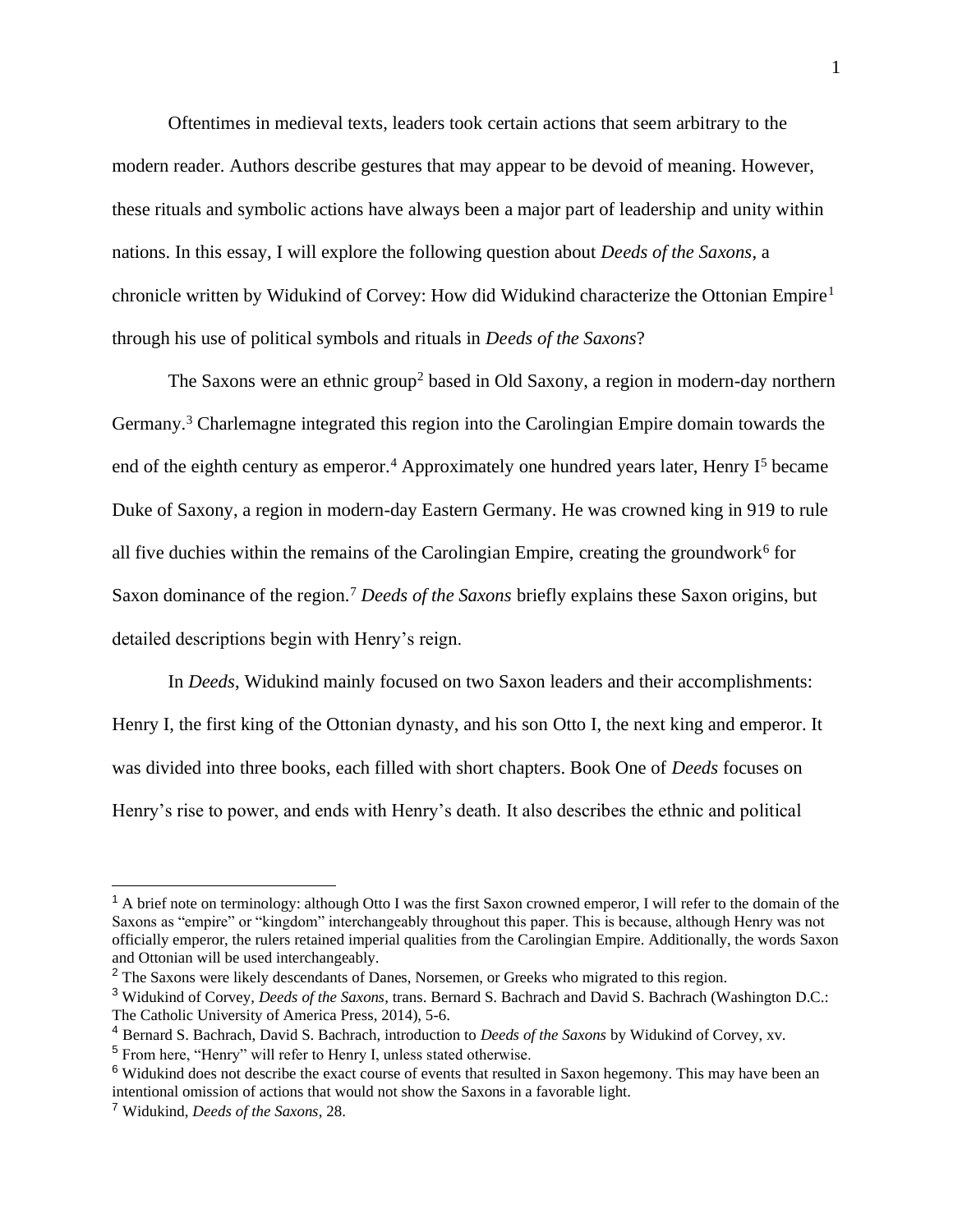origins of the Saxons. Book Two begins with the coronation of Otto  $I^8$  as king, after Henry declared him heir to the throne; it focuses on the kingdom's politics and major events. Book Three continues to describe major events within the kingdom. I will explore rituals found throughout all three books of *Deeds*.

Widukind of Corvey was a Saxon historian and monk, commissioned to write these books about Ottonian history. He wrote *Res gestae Saxonicae*, or *Deeds of the Saxons* at the monastery of Corvey. The purpose of the ninth and tenth-century chronicle was to "summarily and selectively... write a little bit about the origin and status of the" Saxons.<sup>9</sup> Chronicles are theoretically supposed to be accurate, comprehensive histories; however, no written history can ever be fully accurate, as every author comes in with their own biases. Inaccuracy comes in various degrees for various reasons, and given Widukind's motivations and selection of stories, his account seems to contain non-factual, even mythological, information.

One factor that contributed to Widukind's bias and inaccuracy was the source of funding. The chronicle was requested by royalty, resulting in a somewhat inaccurate story. For example, the introduction to Book Two is addressed to Mathilda and Widukind writes "I hope that whatever shall be found in this work that is less desirable shall be removed… this work shall remain dedicated with the same devotion with which it was begun."<sup>10</sup> Widukind was not a historian removed from the subject he was writing about — he actively received edits from royalty. Since the chronicle was finished in 973, the stories he told were personal and recent to Ottonian leadership; after all, he wrote this history for Otto's daughter, Mathilda. He was commissioned by an empire that wanted to make itself look glorious, and he had to portray them

<sup>8</sup> From here, "Otto" will refer to Otto I, unless stated otherwise.

<sup>9</sup> Widukind, *Deeds of the Saxons*, 4.

<sup>10</sup> Widukind, *Deeds of the Saxons*, 28.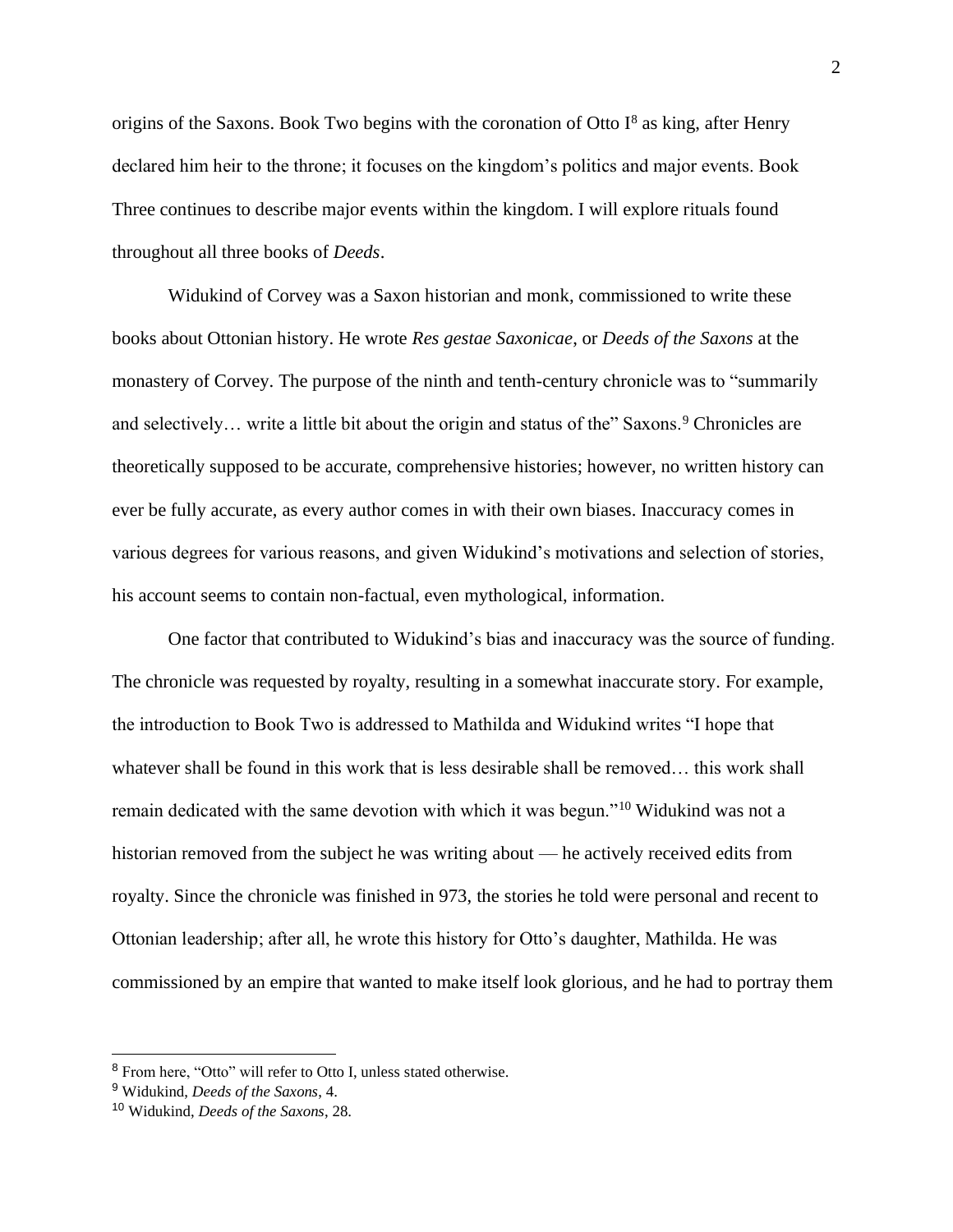in a positive light. Other embellishments to Ottonian history in this chronicle were likely for monetary reasons; the monastery at Corvey may have received additional funding from the crown, and Widukind had to cast the empire in a favorable light to retain that funding.<sup>11</sup> Due to these external factors, it is clear that Widukind may not be the most reliable source of factual information. However, his chronicle has value, as it reveals Ottonian attitudes and understandings towards their own political situation. Widukind used strong political symbolism to legitimize their history and empire, communicating their power through the chronicle.

There is limited information outside of *Deeds* about the Saxons, so the veracity of many stories is unclear. Widukind was "the only author who [provided] a continuous narrative for the entire reigns of the first two kings of the Saxon dynasty."<sup>12</sup> Some of his more historically accurate sources included annals, confirmed by the translators of *Deeds*. <sup>13</sup> Even if verifiable, there is no doubt that factual stories may have been embellished. However, no historical account, then or now, is untouched by the author's bias. Although some of his sources were unverifiable, in some instances, he was aware of the importance of historical accuracy. In the Saxon origin story, he explicitly acknowledged that he was "relying solely on tradition because the passage of so much time has clouded any certainty."<sup>14</sup> Disclosing that the source was simply oral tradition, he allows the reader to draw their own conclusions about the story's validity. It is also unclear which stories were removed from his historical record. As mentioned above, Widukind does not describe how Henry consolidated power over the five duchies. He also left out Otto I's coronation as emperor in 962, although medieval historian Steven Robbie says this was likely

<sup>11</sup> Bachrach, *Deeds of the Saxons*, xiv.

<sup>12</sup> Bachrach, introduction to *Deeds*, xvi.

<sup>13</sup> For example, the *Annales* of Flodoard and the *Annales Hildesheimenses*. Bachrach, *Deeds of the Saxons*, 91n147, 93n163.

<sup>14</sup> Widukind, *Deeds of the Saxons*, 5.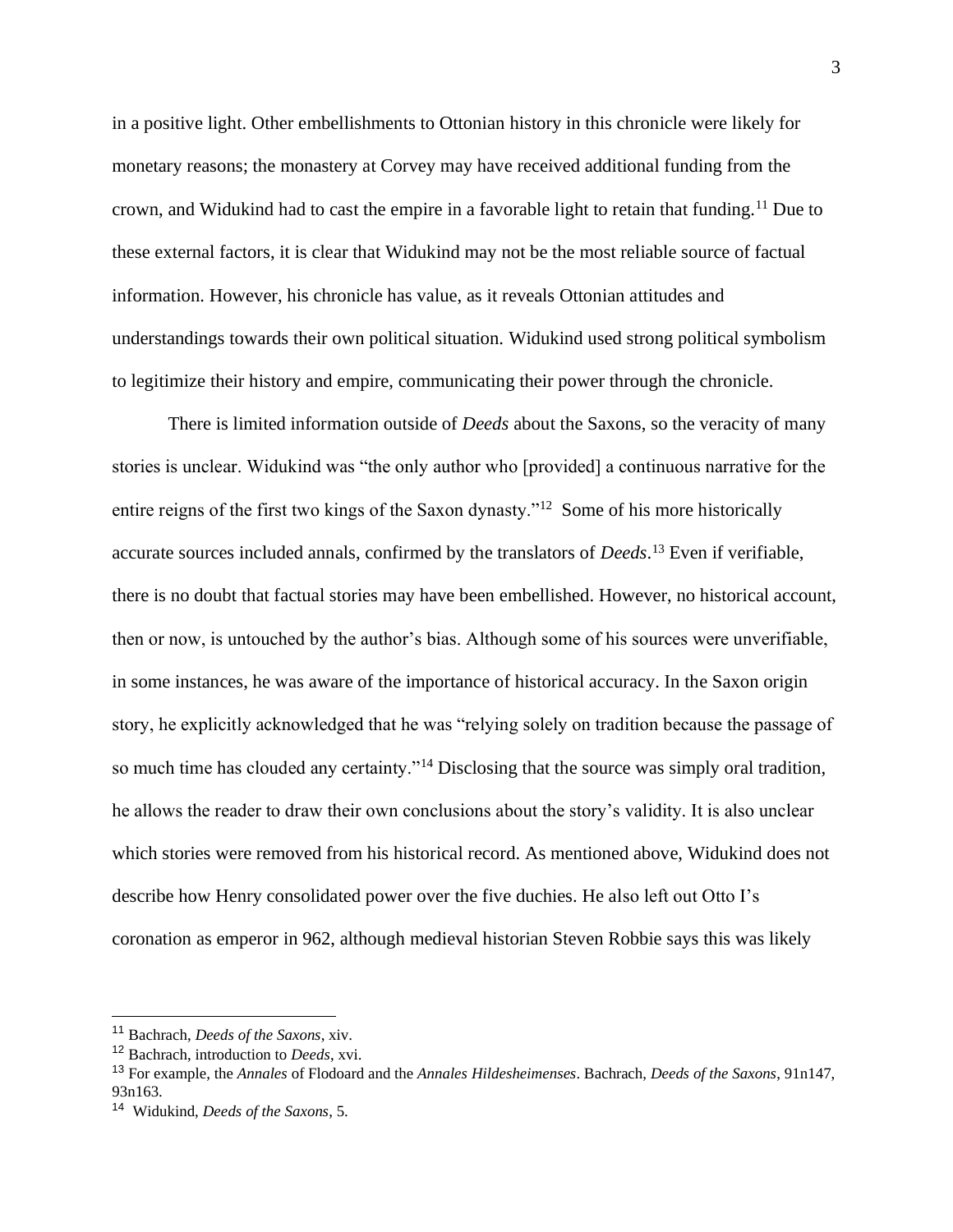"an accidental feature of the text," arguing that the last section of Book Three was hastily written.<sup>15</sup> Additionally, Widukind's focus on the Ottonian Empire allowed him to remain "easily… silent about the other kings and their claims."<sup>16</sup> While historical accuracy is important for context and analysis of this source, my argument lies in how Widukind's descriptions of rituals and symbols characterize the empire. These rituals and symbols were more performative and story-like than truthful.

Political rituals and symbols were invaluable to medieval leadership, both within a kingdom and with foreign states. Historian Karl Leyser said rituals exist "to give voice and authority to attitudes and values."<sup>17</sup> Leyser said that rituals had many purposes, including conveying social status, adding a symbolic element to regular proceedings, and communicating abstractions and societal values. One common medieval ritual that conveyed status was homage, in which a subject accepted and acknowledged his inferiority by giving his hands to a leader. Simply putting forth one's hands had no practical meaning, rather it was a symbolic gesture of submission. According to Gerd Althoff, a German historian, rituals "had an air theatre about them… actors played a role."<sup>18</sup> In the example of homage, both actors understood their roles in the performance and the acknowledgment of a power imbalance. Leaders were able to rehearse their interactions, giving them more control over political situations. I argue that Widukind of Corvey characterizes the Ottonian Empire as highly stable and unified through his use of political rituals and symbols. These rituals and symbols reinforced the power and control of the

<sup>15</sup>Steven Robbie, "Can silence speak volumes? Widukind's *Res Gestae Saxonicae* and the coronation of Otto I reconsidered," *Early Medieval Europe* 20, no. 3 (2012): 333, https://doi.org/10.1111/j.1468-0254.2012.00346.x. <sup>16</sup> Antoni Grabowski, "Otto I at Aachen 936: A Successor - Continuator," in *The Construction of Ottonian Kingship: Narratives and Myth in Tenth-Century Germany*, (Amsterdam: Amsterdam University Press, 2019), 89.

<sup>17</sup>Karl Leyser, "Ritual, Ceremony, and Gesture: Ottonian Germany," in *Communications and Power in Medieval Europe: The Carolingian and Ottonian Centuries*, (London: The Hambledon Press, 1994), 213.

<sup>&</sup>lt;sup>18</sup>Gerd Althoff, "Symbolic Communication and Medieval Order: Strengths and Weaknesses of Ambiguous Signs," in Rituals, Performatives, and Political Order in Northern Europe, (Turnhout: Brepols Publisher, 2015), 67.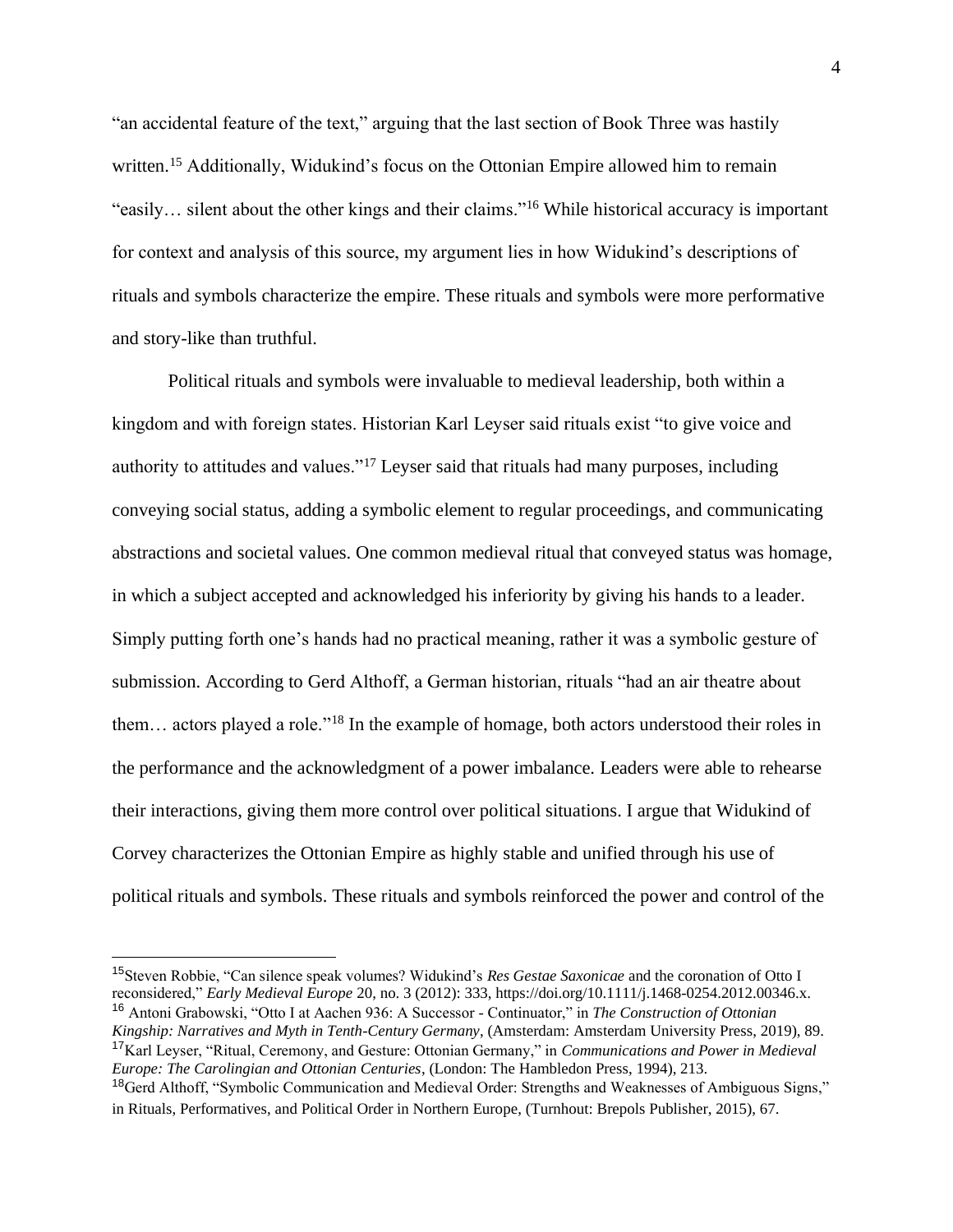Ottonian Empire, in both tangible and abstract manners. The rituals and symbols I will examine include references to past empires, the ritual of friendship, and rituals performed during coronations.

This argument will build upon Althoff's idea of "symbolic communication,"<sup>19</sup> as it applies to Widukind's *Deeds*. Althoff believes that "symbolic communication," occurred through rituals, or political actions that carried an ideological meaning. These rituals communicated messages to the audience through actions and behaviors. Althoff uses the term "*pars pro toto*action," to refer to "condensed complex meanings [in] one gesture or a short series of gestures."<sup>20</sup> Rituals consisted of these symbolic gestures that communicated abstractions between leaders — these abstractions were understood by the contemporaries who participated in the rituals. These abstractions were an important part of the political process. While many rituals did not include formally written agreements, participants knew the duties and the consequences they contained. The symbolic meaning of these gestures created a promise that no party could, in good faith, break. I will discuss such actions later in the paper, including coronation rites and sharing meals.

Widukind used imperial symbols and references in many forms: phrases, locations, and clothing. Widukind mainly referenced the Roman Empire and the Carolingian Empire, two strong historical powers that the Ottonians wanted to emulate. He repeatedly likens the Ottonian Empire to these great empires, symbolically communicating that the Ottonians were heirs to greatness. He relates the Ottonians to the Romans and the Carolingians, creating a sort of allyship to the past. Widukind's use of Latin terms symbolically communicates the ties between the Saxons and Romans, politically and historically. His references to Roman and Carolingian

<sup>19</sup> Symbolische Kommunikation, in German.

<sup>20</sup> Althoff, "Symbolic Communication and Medieval Order," 65.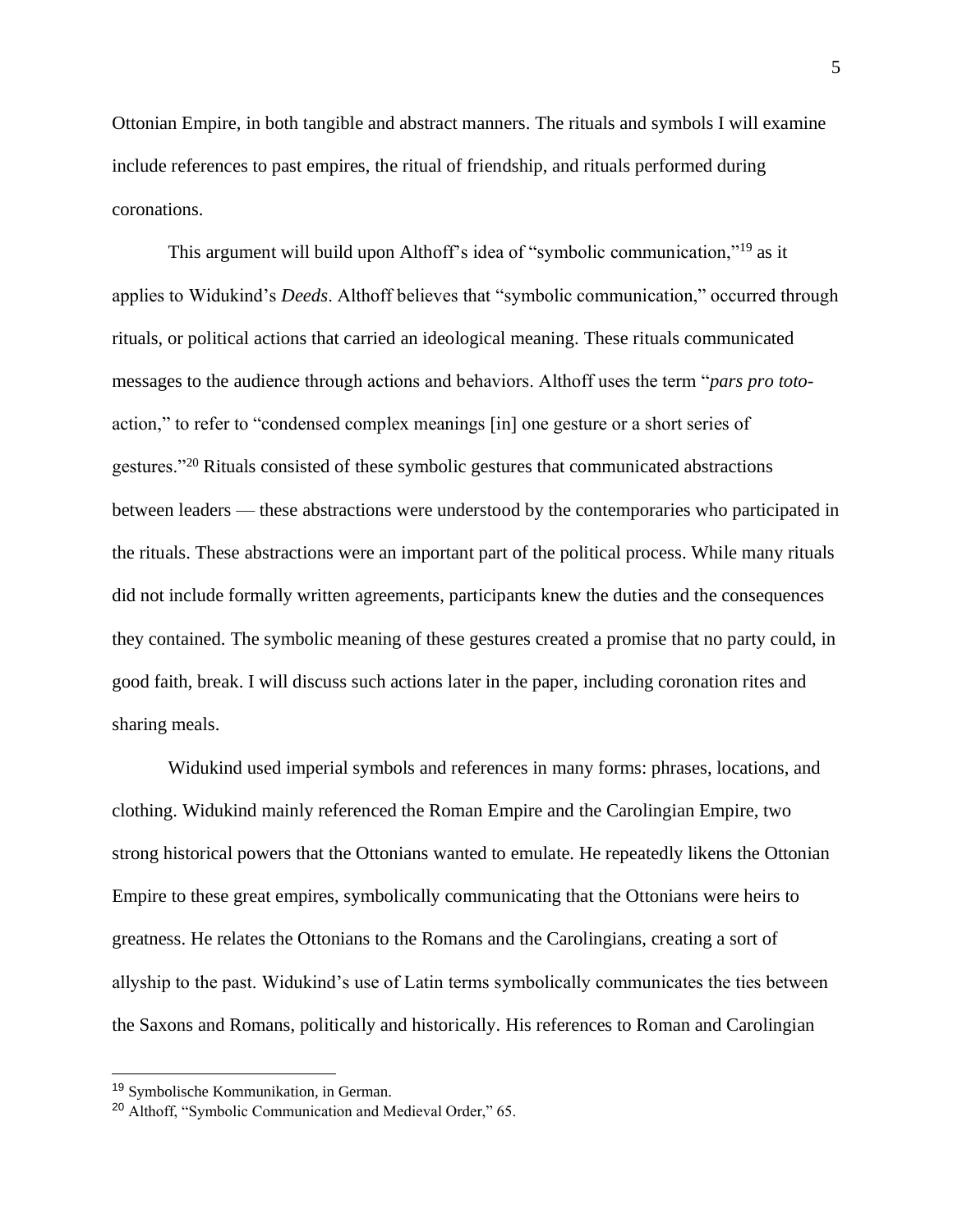locations tie them to the great empires in proximity. All of these references and symbols created an allyship to the past. Widukind's consistent usage of imperial symbols characterized the Ottonian Empire as stable and strong, an heir to the greatest historical actors.

Throughout *Deeds*, Widukind included Latin terms that politically linked the Ottonian Empire with the Roman Empire. In Book Two, Widukind said "the king always stood by Gero for the common good of the state," using the term *res publica* to describe the state.<sup>21</sup> This specific Latin term that directly related to statehood politically linked them with the Romans. Speaking of the "common good of the state" also gave them a higher purpose — Widukind was not speaking of only one general or one leader, but of a line of leaders. Widukind portrayed these leaders as political and military descendants of the Roman Empire. As a state, they had a higher purpose than any singular military engagement, and that purpose was to strive for a unified nation.

Widukind used Latin descriptors to compliment Ottonian leaders. While describing King Conrad's death, Widukind said that he "was a brave and powerful man, effective both in managing the kingdom and in prosecuting war," using the phrase *domi militiaque*, meaning "in peace and in war."<sup>22</sup> In this case, he mentioned the Roman-like strength of an individual leader. This was a specific reinforcement of the idea that these leaders were heirs to the Roman Empire. Additionally, this term was commonly used by Sallust, a Roman historian.<sup>23</sup> This may have been an attempt by Widukind to indirectly liken himself to the great Roman intellectuals. Widukind also described a story about Gunther and Siegfried, two Ottonian military commanders who

<sup>21</sup> Widukind, *Deeds of the Saxons*, 89.

<sup>22</sup> Widukind, *Deeds of the Saxons*, 39.

<sup>23</sup> Bernard S. Bachrach, David S. Bachrach, *Deeds of the Saxons* by Widukind of Corvey. Translated and edited by Bernard S. Bachrach and David S. Bachrach. (Washington, D.C.: The Catholic University of America Press, 2014), 39n176.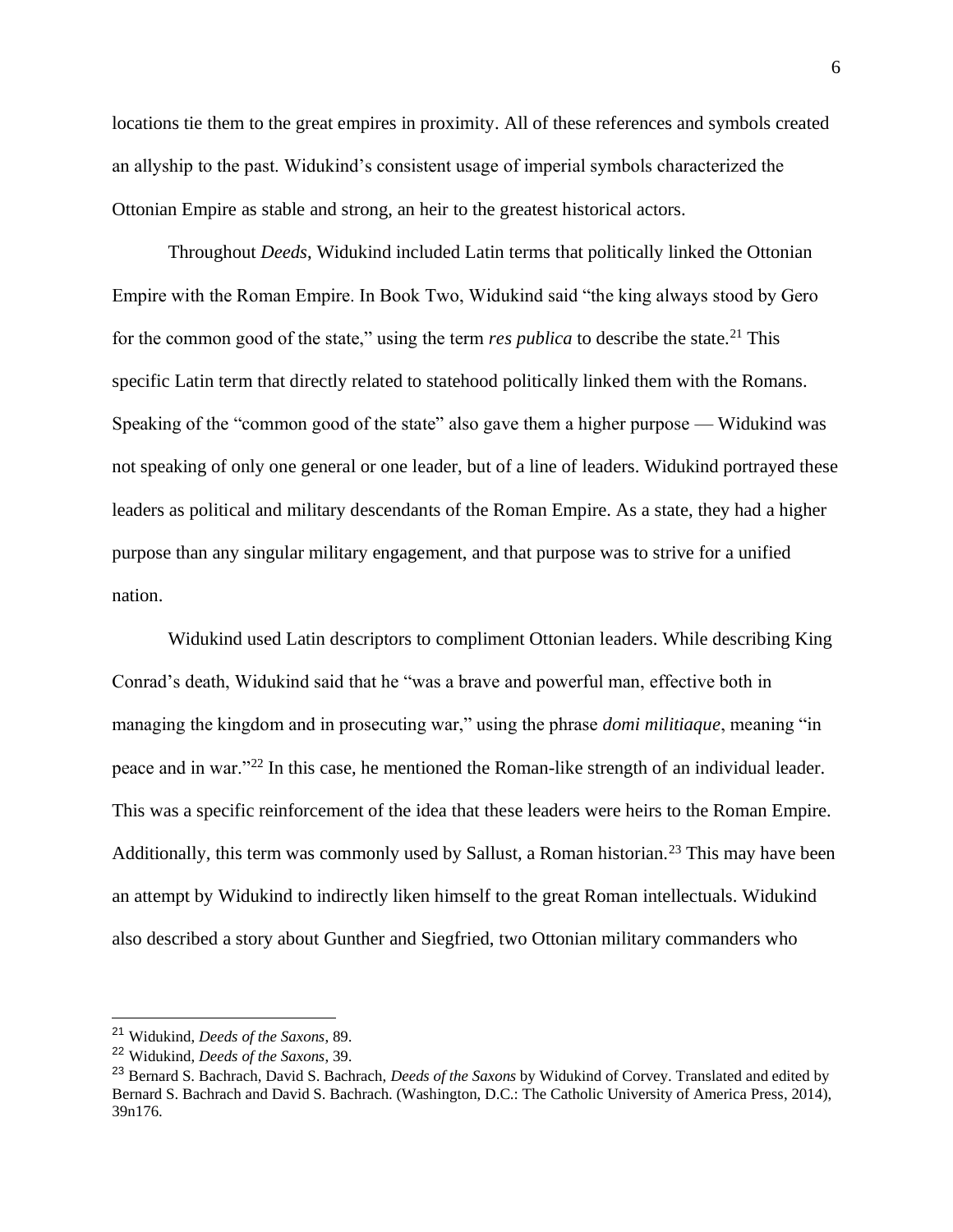sought vengeance on Greek enemies. He said they were "illustrious through their victory," or in Latin, "*vir inluster*."<sup>24</sup> The term *vir inluster* was frequently used in the Roman Empire to describe powerful senators. Bestowing a title of Roman power to these commanders was an honor, and likened them to the military greats. Once again, through the use of Latin phrases that depicted strength, he characterized Ottonian leaders as heirs to the Roman Empire.

Another important Latin term Widukind frequently used explains the dynamics of the Ottonian allyships. Widukind wrote about "the term *amicus* in the sense of a subordinate ally," *amicus* meaning friendship.<sup>25</sup> Again, the political use of a Latin term positions the Ottonian Empire as a contemporary incarnation of the Roman Empire. Furthermore, using Latin a term that explicitly acknowledged their military superiority represented the Roman Empire's legacy and hegemony. The intentional use of Roman terms that posited political authority signaled to the audience that the Ottonian Empire was not only powerful, but historically part of something larger than itself.

Widukind plays upon Roman symbolism in an early Saxon victory. Right before an early Saxon fight against subjugation, one of their leaders, Hathagath, gave a speech. During this talk, Hathagath raised "a banner… bearing an image of a lion and a dragon above whom was flying an eagle."<sup>26</sup> To the educated Ottonian person, the symbolism of the lion and dragon would be obvious — it was a common symbol that Romans used to show valor and strength.<sup>27</sup> This adoption of this symbol signaled to the audience, once again, that the Ottonians were ideological and political descendants of the Roman Empire. Since this story was about Saxon origins, it was especially relevant, as it showed the Saxons had Roman-like strength from the beginning.

<sup>24</sup> Bachrach, *Deeds of the Saxons*, 148n235.

<sup>25</sup> Bachrach, *Deeds of the Saxons*, 40n185.

<sup>26</sup> Widukind, *Deeds of the Saxons*, 21.

<sup>27</sup> Bachrach, *Deeds of the Saxons*, 21n88.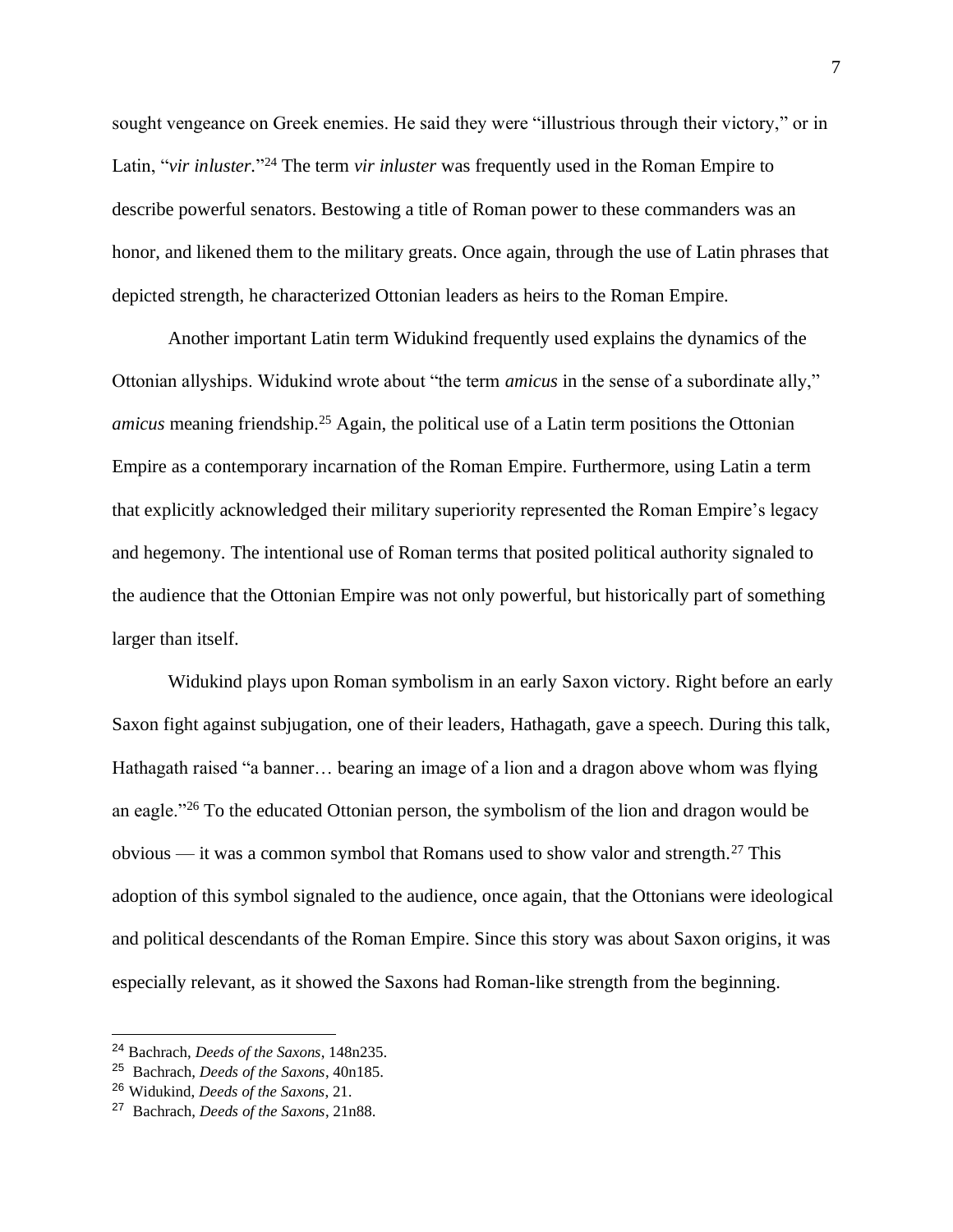Following Hathagath's speech, they fought and took a Frankish city, laying down "an eagle before the eastern gate, and… an altar of victory."<sup>28</sup> A continual usage of Roman symbols of strength showed that they were militarily similar to the Roman Empire. Widukind's use of traditionally Roman imagery symbolically communicated the strength and power of emerging Saxon leaders.

Widukind also made a reference to the Roman Empire in his description of Otto's coronation. He said that the basilica in which he was crowned was "nearby Jülich, which was named after its founder Julius Caesar."<sup>29</sup> Although this reference may seem small, it was likely an intentional addition to the story. Mentioning Julius Caesar invoked a connection between the Roman Empire and the coronation of Otto. Otto's coronation did not take place in Rome, but Widukind still wanted to emphasize that the Ottonians were heirs to the Roman Empire; the proximity to a town with a Roman origin helped show this.

Widukind also attempted to symbolically liken the Ottonian Empire to the Carolingian Empire. According to Antoni Grabowski, a historian, leaders of the Ottonian Empire had a "Carolingian fascination."<sup>30</sup> The Carolingian Empire, specifically Charlemagne, was a strong imperial power to emulate, and it was a power that was not too historically distant — references to the Carolingian Empire would not be lost on educated Ottonians. One example of a reference to the Carolingian Empire was "the universal election… held at the palace of Aachen," referring to Otto's coronation.<sup>31</sup> The translator of *Deeds* said that Widukind avoided directly referencing Charlemagne, as there was another leader who was closer in lineage to the emperor, and

<sup>28</sup> Widukind, *Deeds of the Saxons*, 22.

<sup>29</sup> Widukind, *Deeds of the Saxons*, 62.

<sup>30</sup> Grabowski, "Otto I at Aachen 936," 89.

<sup>31</sup> Widukind, *Deeds of the Saxons*, 61-2.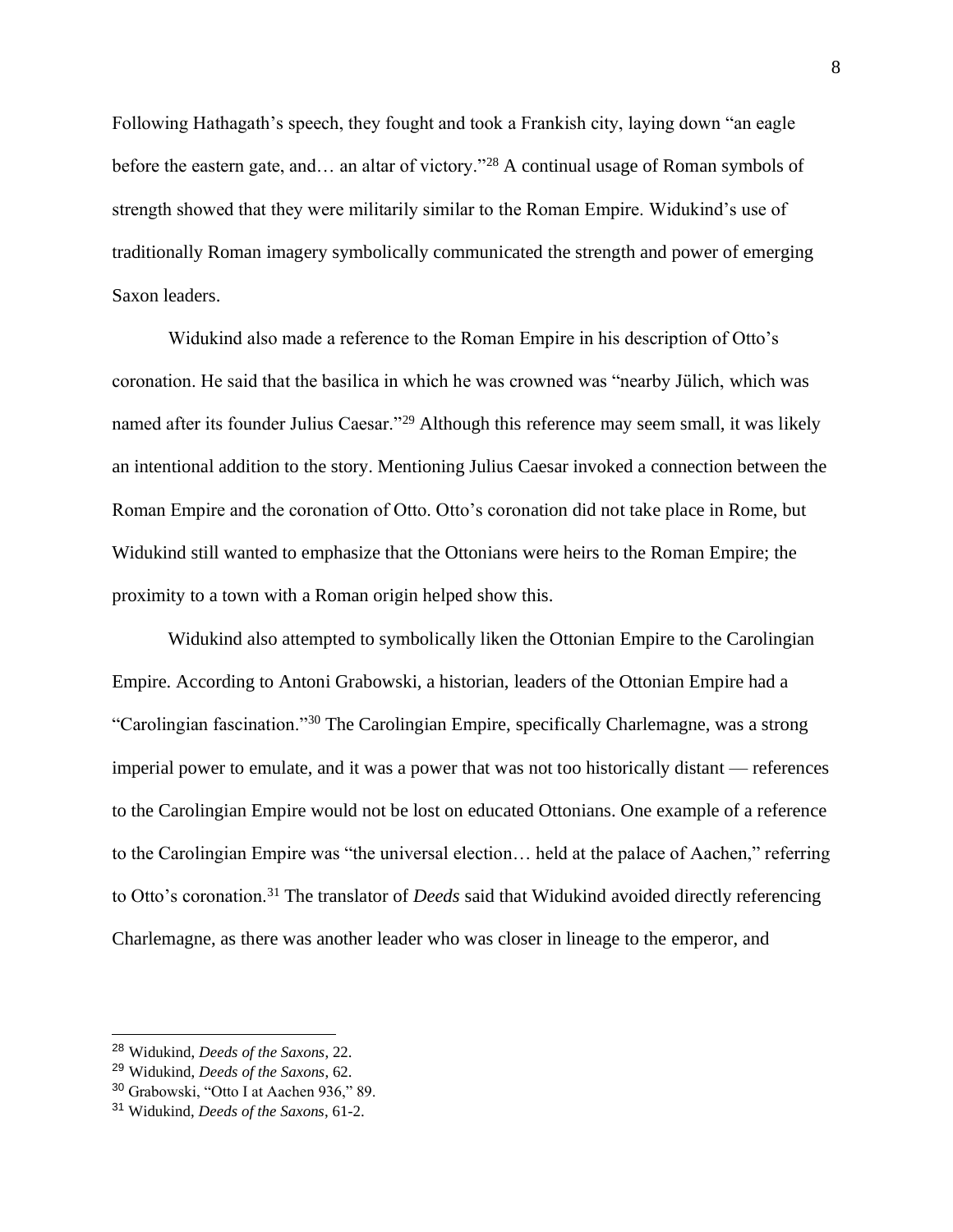Widukind did not want to cause controversy.<sup>32</sup> However, Charlemagne mainly resided in Aachen, and an educated Ottonian reader would understand the importance of this imperial reference. Similar to the Roman examples of Jülich and the dragon symbolism, this indirect reference was a clear parallel between Otto and Charlemagne. Later on, Widukind does not hesitate to explicitly reference Charlemagne, saying the leaders who attended the coronation "had gathered in a courtyard of the basilica that is associated with Charlemagne," to solidify Otto's kingship.<sup>33</sup> This reference was especially relevant since it was during Otto's coronation, showing the similarities between Otto and Charlemagne's rise to power. These references to Charlemagne make Otto's rule seem like a rebirth of Charlemagne's power — Otto is simply a continuation of and an heir to this powerful ruler.

Another political symbol that connected Otto to Charlemagne was his clothing. Grabowski said that Widukind wrote about the coronation "with the aim of connecting the Ottonian dynasty with Charlemagne," through his dress.<sup>34</sup> Widukind said that Otto wore "a tight tunic in the Frankish style," which Charlemagne almost always donned.<sup>35</sup> Again, this is not an explicit reference to Charlemagne, but the audience of this text would understand the clothing's significance. Widukind made it clear that Otto emulated Charlemagne, and the Frankish tunic added a personal, visual element to this. With this small detail, Widukind again likened Otto to Charlemagne. Through these references in language, location, and clothing, Widukind made the Ottonian Empire a symbolic heir to the Roman and Carolingian Empires.

The alliance of friendship, or *amicus*, as mentioned earlier, was a symbolic alliance that solidified an unequal political relationship. Friendships symbolically communicated an unequal

<sup>32</sup> Bachrach, *Deeds*, 62n5.

<sup>33</sup> Widukind, *Deeds of the Saxons*, 62.

<sup>34</sup> Grabowski, "Otto I at Aachen 936," 88.

<sup>35</sup> Widukind, *Deeds of the Saxons*, 63.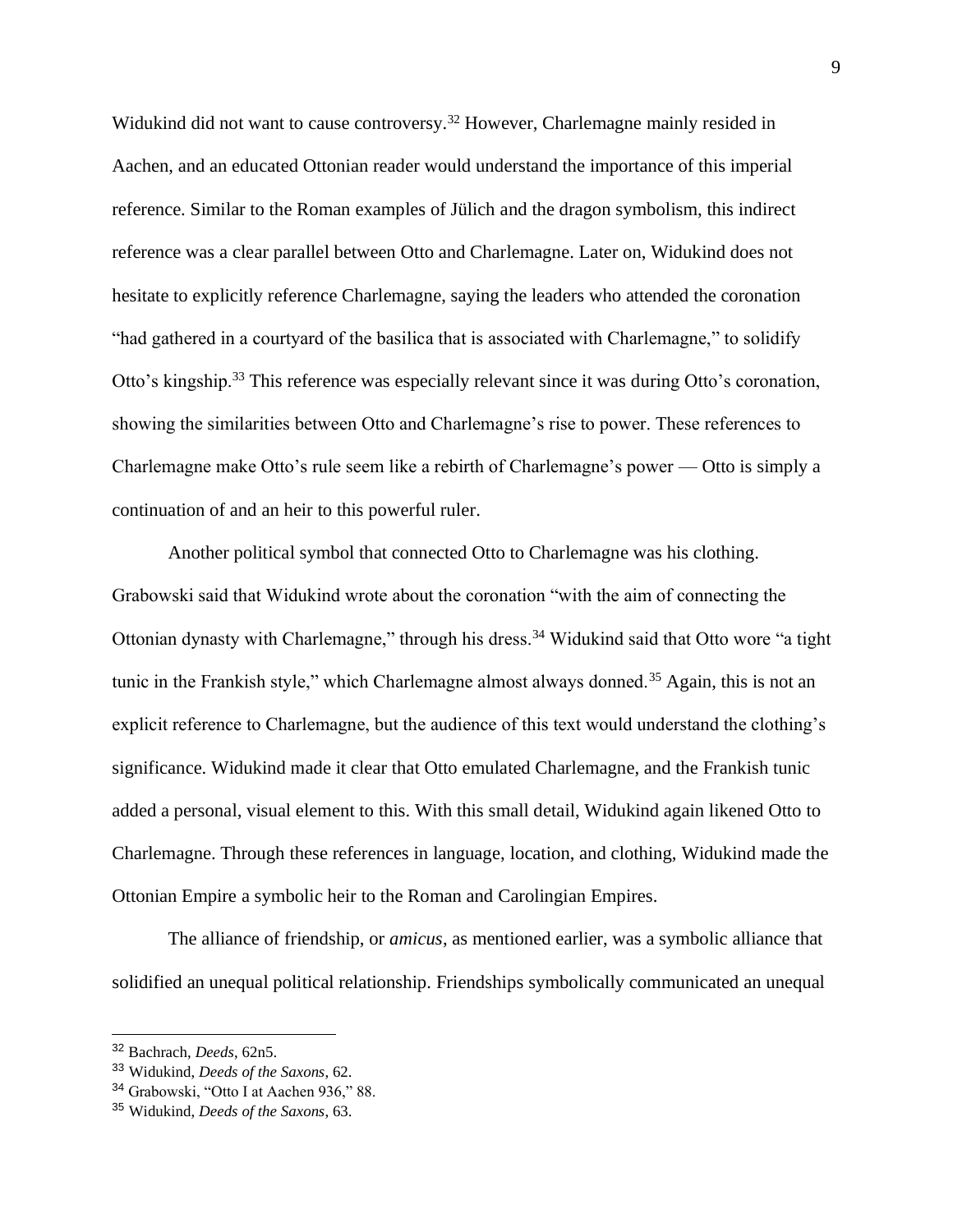allyship between two leaders. In Leyser's opinion, the purpose of some rituals was "communicating and affirming status differences," which friendship did.<sup>36</sup> Friendship was a mutually beneficial relationship, in which there was an inferior party and a superior party.<sup>37</sup> The inferior party received protection and military resources in exchange for loyalty and service to the superior party, although "what this meant in detail was never fixed in writing."<sup>38</sup> Both parties were aware of the general conditions of this ritualized alliance, and understood their roles, even if not every detail was made explicit. Widukind's repeated references to Ottonian friendships portrayed the empire as universally supported and superior to all others.

Because the Ottonians were militarily strong, many leaders wanted their friendship. Henry expanded Saxon hegemony throughout his reign as king, displaying his political and military might to other kings, counts, and dukes. Towards the end of Book One, Widukind said that "rulers of other kingdoms came to [Henry] and sought his favor, desiring the proven friendship of such a great man."<sup>39</sup> Henry was popular and had choices in his alliances. This was because less powerful leaders wanted the help of a powerful leader, making friendship was a self-sustaining cycle of growth for the empire; the Saxons were strong, so others wanted their friendship, giving them more support and making them even stronger. Additionally, after providing support to their friends, the Saxons could ask for favors in return. This continued throughout *Deeds*, which gave the Saxons a solid, loyal base. Examples of rulers that asked for Henry's support include Count Heribert II and Hugh the Great, a duke. Heribert needed military support against an attacking king, and Henry "did not deny the requests of his friends."<sup>40</sup> In this

<sup>36</sup> Leyser, "Ritual, Ceremony, and Gesture: Ottonian Germany," 212.

<sup>&</sup>lt;sup>37</sup> The superior party in this paper always refers to the Saxons/Ottonians.

<sup>38</sup> Althoff, "Symbolic Communication and Medieval Order," 70.

<sup>39</sup> Widukind, *Deeds of the Saxons*, 57.

<sup>40</sup> Widukind, *Deeds of the Saxons*, 57.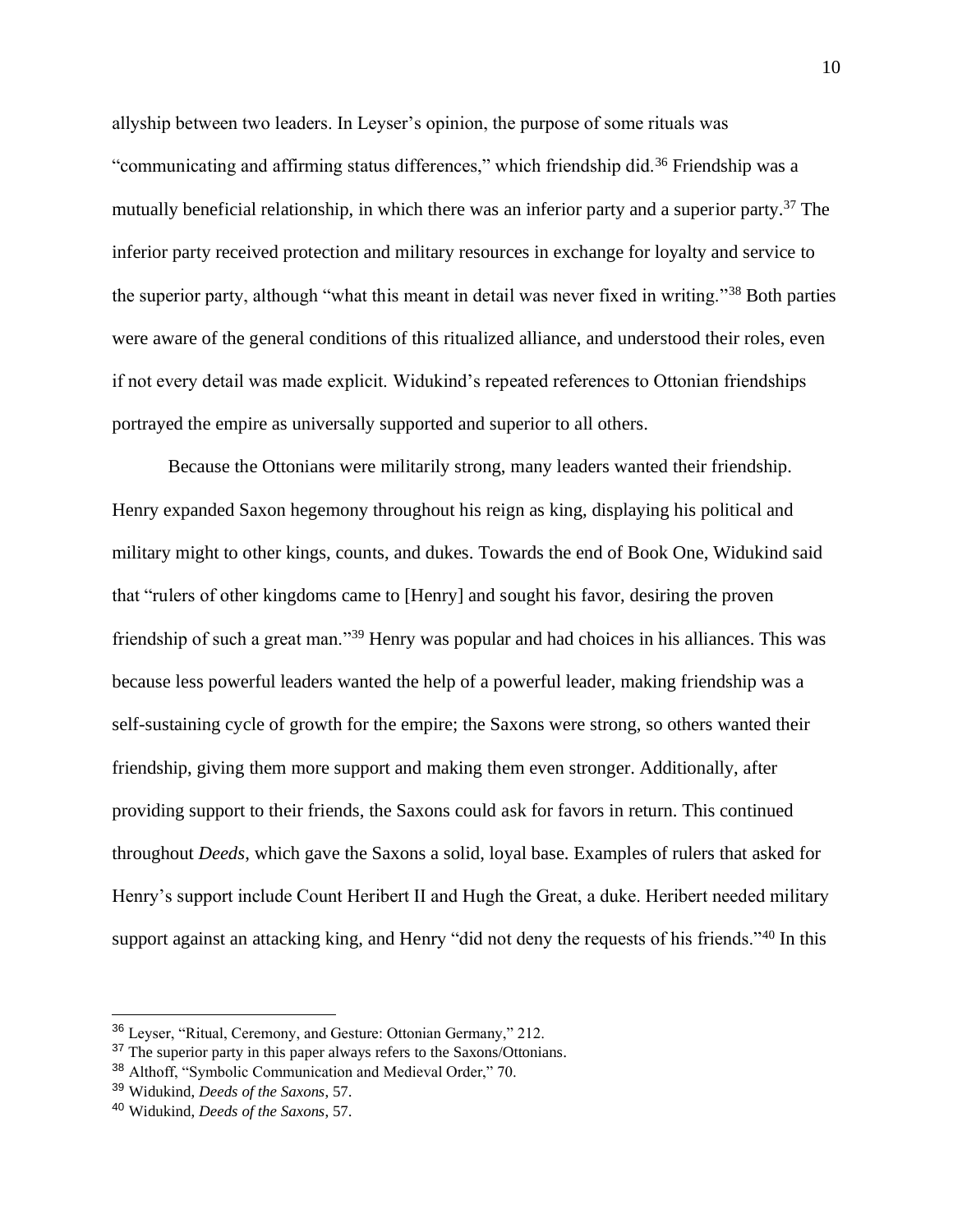case, and many others, lesser powers received military support against invaders. Henry's openness to starting new friendships gave the empire more allies, and more allies created a stronger empire.

One particular ritual that solidified friendships was a meal. According to Leyser, "meals could be immensely potent rituals... to manifest friendship"<sup>41</sup> A meal was a highly symbolic gesture in political actions, one of Althoff's *pars pro toto*-actions that created an unwritten, but mutually understood, agreement between powers. Widukind describes a fight for hegemony over the kingdom between families, the Conradines and the Babenbergers.<sup>42</sup> Hatto, Archbishop of Mainz, went to mediate this conflict. While meeting on Adalbert's territory, Adalbert "asked that Hatto deign to have something to eat as a demonstration of his grace and friendship."<sup>43</sup> This meal, if accepted by Hatto, would be a sign of submission to Adalbert — this was a symbolic gesture understood by most political and religious figures of the time. At first, Hatto rejected the meal, therefore rejecting the friendship, but he reconsidered and returned to Adalbert's fortress. However, Hatto later betrayed Adalbert, which was considered a "vile... act of treachery."<sup>44</sup> Althoff said that "the disturbance of rituals and symbolic communication was the last means for avoiding the consequences of a performance."<sup>45</sup> The execution instigated by Hatto was considered heinous because it appeared that Hatto and Adalbert came to an agreement; leaders who shared a meal and became friends were allies. By breaking this symbolic alliance, Hatto disturbed the ritual and freed himself of responsibility to his friend. For Hatto to turn his back on a friendship that was already ritually sealed with a meal was shocking and disgraceful to

<sup>41</sup> Leyser, "Ritual, Ceremony, and Gesture: Ottonian Germany," 201.

<sup>42</sup> Bachrach, *Deeds*, 32n143.

<sup>43</sup> Widukind, *Deeds of the Saxons*, 33.

<sup>44</sup> Widukind, *Deeds of the Saxons*, 33.

<sup>45</sup> Althoff, "Symbolic Communication and Medieval Order," 68.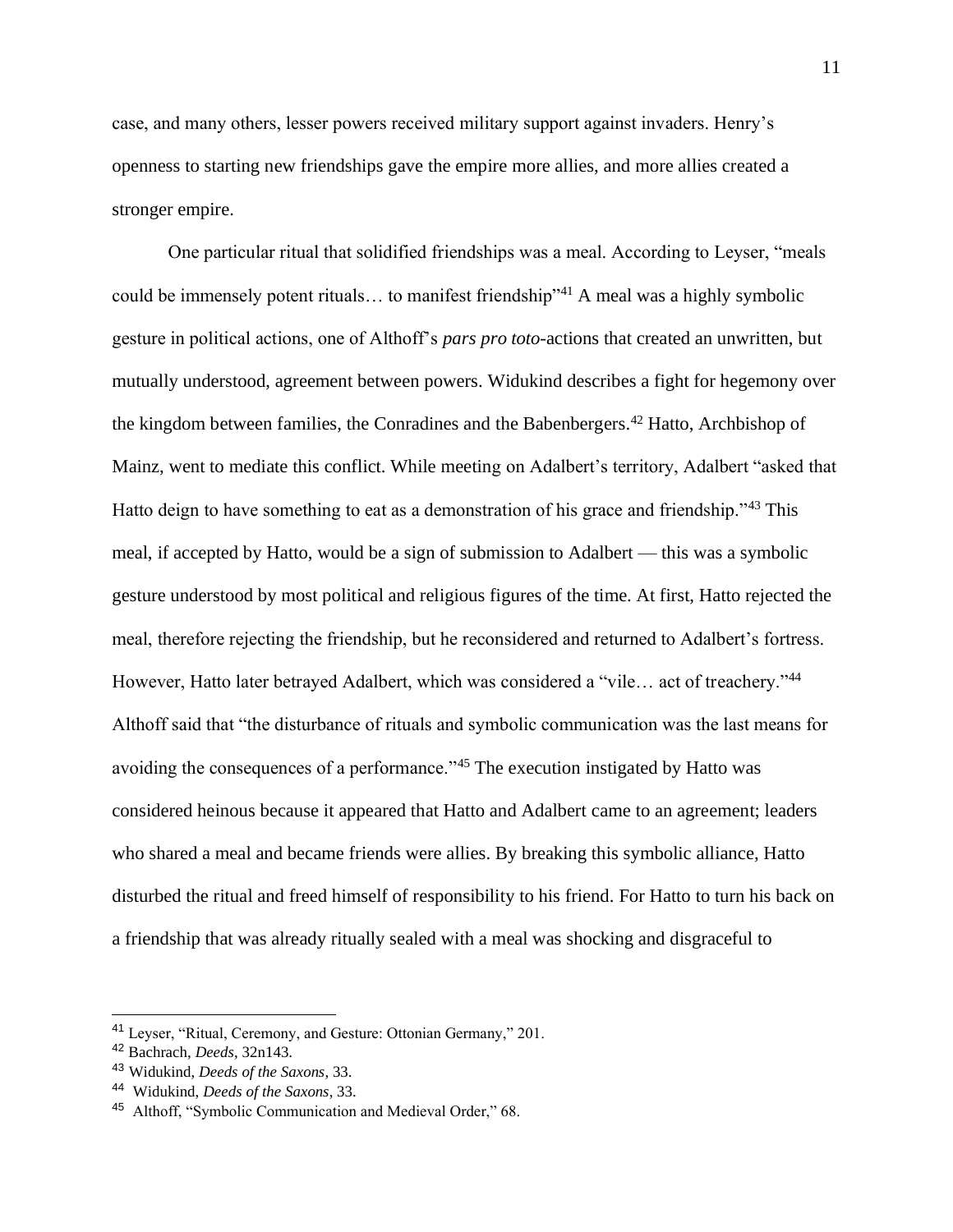contemporary readers. This disturbance of the ritual did not work out in his favor, as Widukind stated that Hatto died, possibly by a strike of lightning, which could be seen as divine retribution for a culturally unacceptable act. Meals were a ritual that symbolized friendship, a ritual that most individuals understood as binding.

In an early display of friendship, Widukind described a relationship between the Britons and the Saxons. The Britons needed military support to fight off enemy invaders. The Britons begged for friendship, asking that the Saxons "not withhold [their] aid," and that they sought "refuge beneath the wings of [Saxon] military strength."<sup>46</sup> In return, the Britons offered unflinching loyalty and support. In this agreement, the inferior ally gained something resources and military support. The superior ally also gained something — another leader's support and willingness to do favors. Later, the Ottonians decided to make "good use of their feigned friendship with the Britons," and betrayed them for a more useful ally and material benefit.<sup>47</sup> As shown in the case of Hatto and Adalbert, breaking a friendship was seen as treachery. However, Widukind did not describe the Saxons with the same disdain with which he described Hatto, partially because of his bias in favor of the Saxons. In addition to this bias, however, the Saxons could turn on the Britons without shame regardless, as the superior ally. They had the military might to fight off Britons that challenged this dissent from friendship. The Britons, however, being the inferior ally, could not break the friendship without risk of being crushed by the Saxons. Although the friendships were mutually beneficial, one party was stronger, and could exercise this, whereas the other party was bound in the alliance without an opportunity to escape. Since the Saxons had numerous friendships, they had many inferiors they could exploit for service and material gain. They could also betray allies if it immediately

<sup>46</sup> Widukind, *Deeds of the Saxons*, 11.

<sup>47</sup> Widukind, *Deeds of the Saxons*, 12.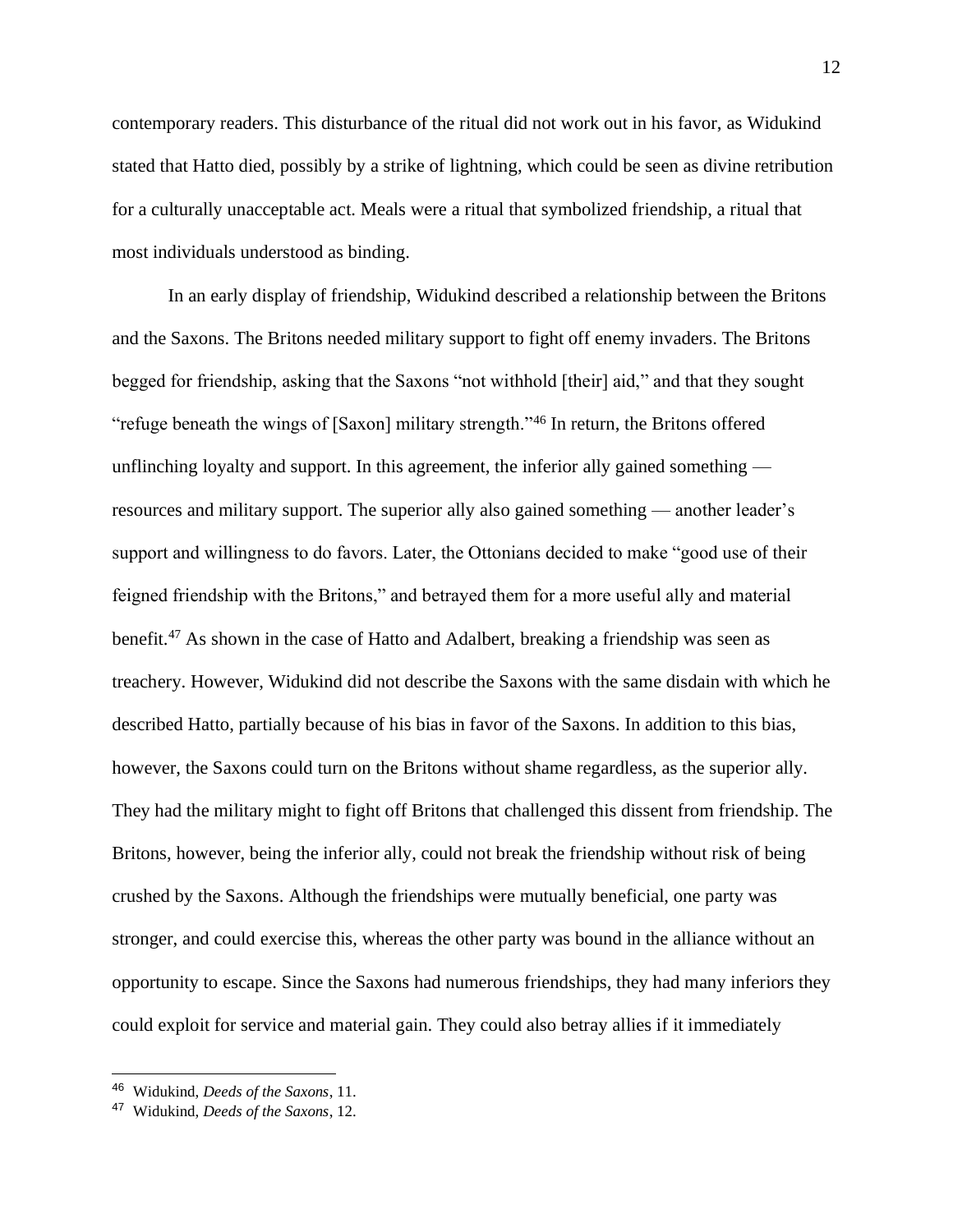benefited them. This story demonstrated the skewed power imbalance at the center of the ritualized alliance, which gave the Saxons greater stability and strength.

There were other tangible benefits for the Saxons as the superior party of a friendship. For example, Eberhard, Duke of Franconia, sought Henry's friendship. In this encounter, the duke "placed himself and the entire royal treasury at [Henry's] disposal." <sup>48</sup> To form this alliance, Eberhard had to sacrifice money and power while Henry did nothing but rule a powerful kingdom. This demonstrated that the inferior ally had to prove itself, which materially benefited the superior ally. The Saxons already had a reputation of military strength — it is obvious why Eberhard wanted their friendship — but Eberhard had to show his usefulness to Henry for this alliance. In another case of friendship, Henry went to Bavaria to take control of Regensburg, a city. Arnulf, Duke of Bavaria, attempted to defend the city, but soon "submitted himself and his entire duchy to Henry," which resulted in a friendship between the rulers.<sup>49</sup> Arnulf recognized his military inferiority with a tangible submission: his duchy. In this case, Henry gained more territory and opportunities for wealth. Henry was especially merciful to Arnulf since he peacefully surrendered, forming a friendship started from the duke's complete deference. This friendship ended up providing benefits to Henry and Arnulf, although Henry gained much more. Both of these cases spoke to the major power imbalance of friendships, characterizing the Saxons as all-powerful.

In addition to material benefits, friendships allowed the allies to take more risks in expansion. Liudolf and Conrad the Red made plans to ambush Otto, angering him. Otto asked Frederick of Mainz to resolve this issue, so he brought the men to confess, and Otto forgave them. However, Otto did not have the option to safely reject them, given his location. Once he

<sup>48</sup> Widukind, *Deeds of the Saxons*, 39.

<sup>49</sup> Widukind, *Deeds of the Saxons*, 40.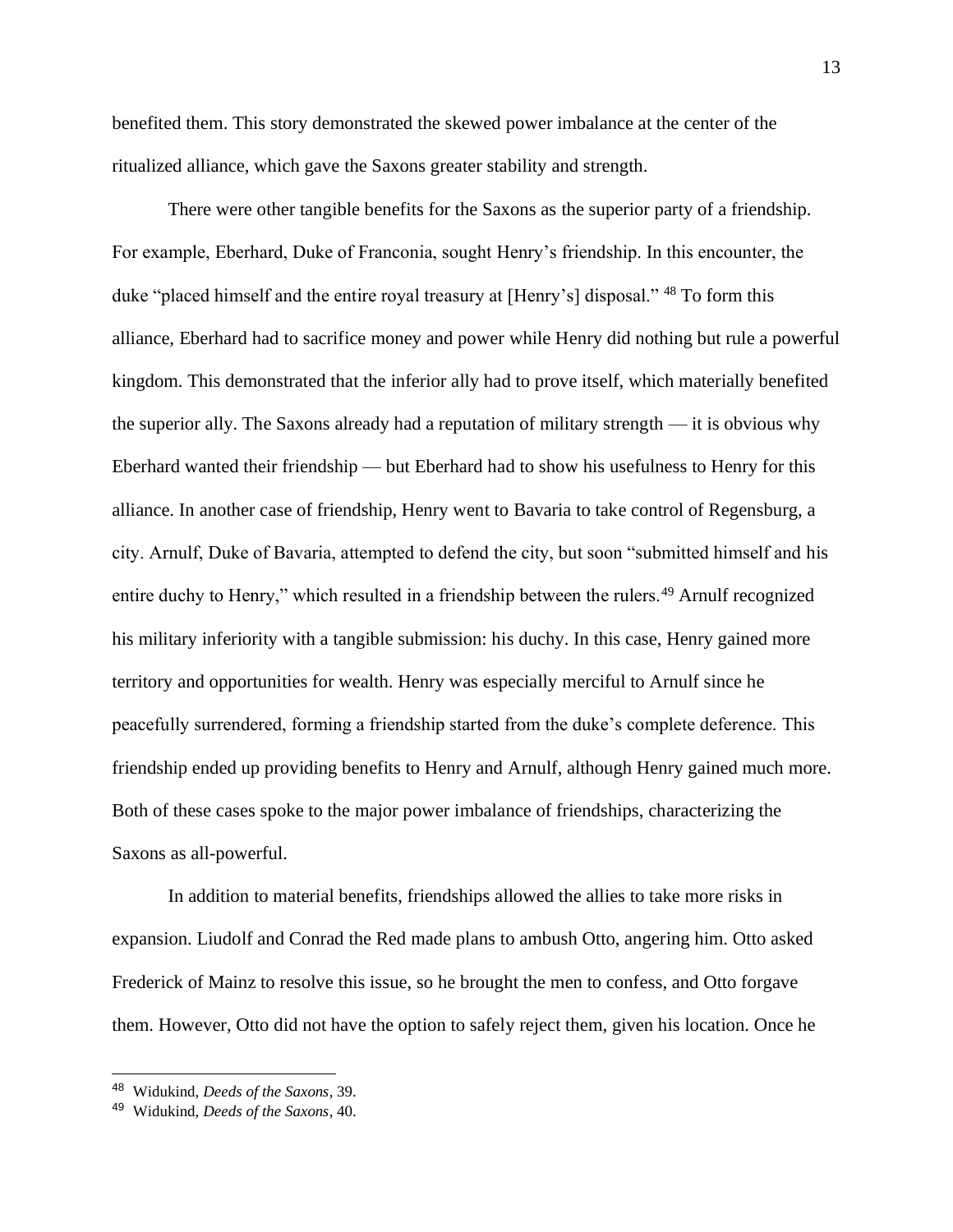returned home, Otto, "comforted by the presence of his friends… declared void the agreement, which he claimed was forced upon him."<sup>50</sup> Alone, Otto was unable to make bold choices that benefited him. When he was around friends, who would support him in the case of a military clash, he was able to comfortably take risks that increased the power of the empire. Even though his friends were militarily inferior, they created a sort of "safety net" when making politically and militarily risky choices. This description of friendship by Widukind made the Ottonian Empire seem more powerful, as they could safely expand their hegemony.

Although the Saxons, as the superior ally, received greater tangible advantages from the ritual of friendship, the inferior allies gained protection. As seen in the case with the Britons' friendship, before the Saxons betrayed them, Saxon military support was greatly appreciated. Another example of the benefit to inferior allies was during a war between Wichmann and Miesco I. Miesco was the ruler of Poland, and faced attacks from Wichmann's Slavic army. Since Miesco was a "friend of the emperor… [he] received two units of mounted troops," from King Boleslav.<sup>51</sup> As in any normal allyship, the friends supported each other, so Boleslav of Bohemia<sup>52</sup> sent resources to defend Miesco. Even if resources were not directly received from Otto, the emperor would still find a way to support his friends in a time of need. This military support strengthened the Poles — friendship gave Miesco access to resources he otherwise would not have. As a result of this dependence on Otto in a time of war, Miesco supported his friend. This support strengthened the Ottonian Empire, as it created loyal subordinates who were dependent and could not safely break this ritualized alliance. In another case, Abbot Hadamar and Archbishop Frederick of Mainz quarreled over affairs of the church, leading Hadamar to

<sup>50</sup> Widukind, *Deeds of the Saxons*, 107.

<sup>51</sup> Widukind, *Deeds of the Saxons*, 143.

<sup>&</sup>lt;sup>52</sup> Boleslav of Bohemia was subordinate to Otto, and thus had to follow his orders. He became subordinate after instigating a war with a neighbor. Said neighbor called upon Otto for help, leading Boleslav to surrender.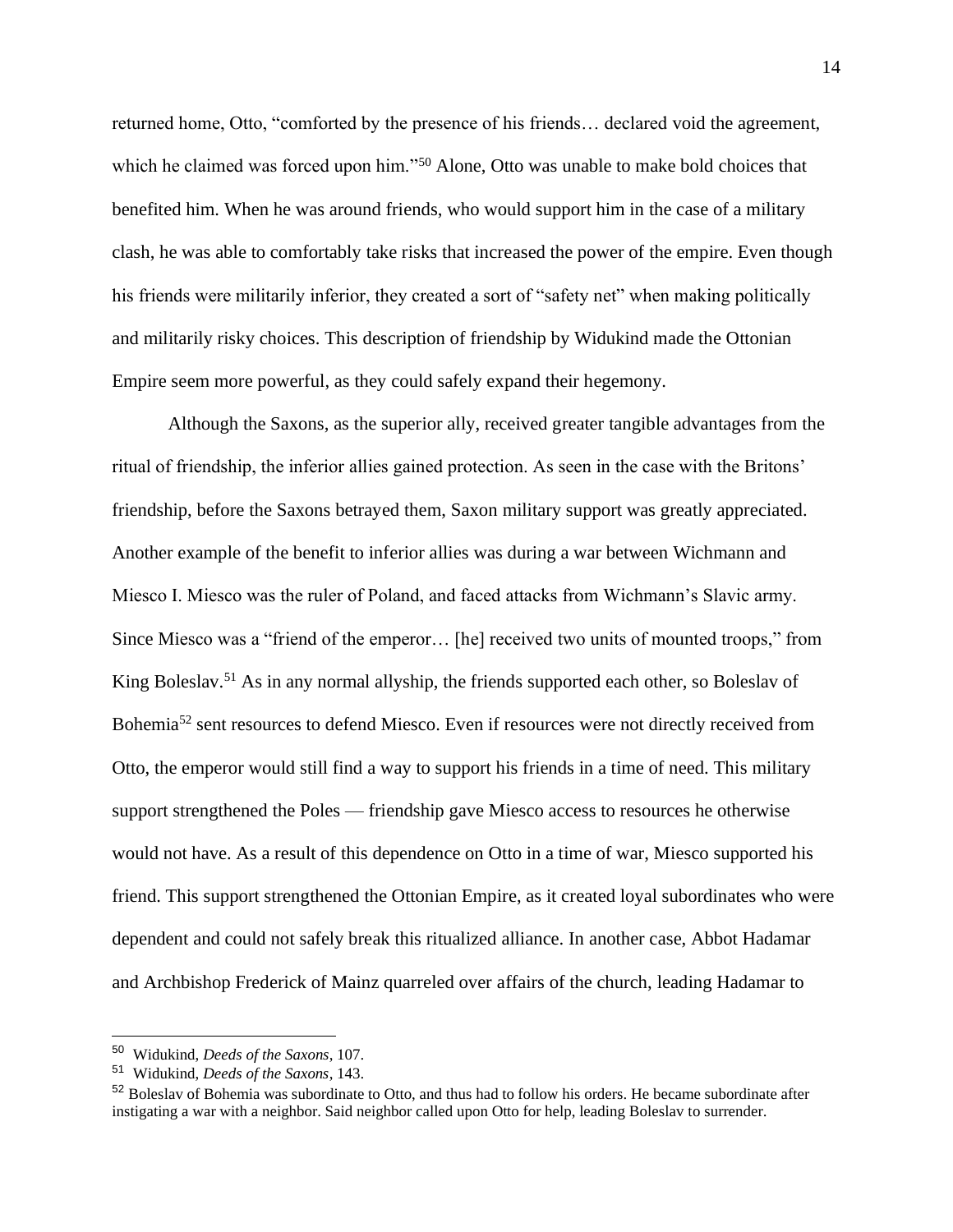imprison Frederick for conspiracy. After he was released, Frederick sought vengeance on the abbot. However, "his many plots were in vain… the abbot retained the grace and friendship of the king," protecting Hadamar from revenge.<sup>53</sup> Although Widukind did not explicitly describe Frederick's plans, he emphasized that friendship protected Hadamar and his monastery from harm. Although they had to give unconditional support and loyalty to the Ottonians, Miesco and Hadamar greatly benefited from their friendships with Otto, as it provided them with protection they would otherwise not have. These friendships were mutually beneficial, providing resources to the inferior party and loyalty to the superior party. This loyalty to the Ottonians, again, showed their strength as an influential empire.

Although friendship appeared to be nothing more than a highly ritualized alliance, it did provide clear and tangible benefits to both parties. They did not always need to negotiate specific terms of agreement, as the act of creating a friendship symbolically communicated their roles and responsibilities. In turn, it communicated the benefits to each party: military support for the inferior, and loyalty for the superior. Because the Ottonians had many friendships, they had a substantial, loyal base, which characterized them as universally supported.

Lastly, coronation rituals existed to solidify a leader's promises and duties to his nation. Otto was crowned king in 936, and Widukind describes this process in detail. According to Althoff, a German historian, during coronations, "participants of the performance trusted the binding force of such promises… [and] rituals communicated existing relations in a binding fashion."<sup>54</sup> Although any given ritual might seem odd or unnecessary to a modern reader, the audience at a coronation would understand the weight of each action. An example of this was when the dukes and military leaders "offered [Otto] their hands [and] swore loyalty to him," at

<sup>53</sup> Widukind, *Deeds of the Saxons*, 96.

<sup>54</sup> Althoff, "Symbolic Communication and Medieval Order," 65.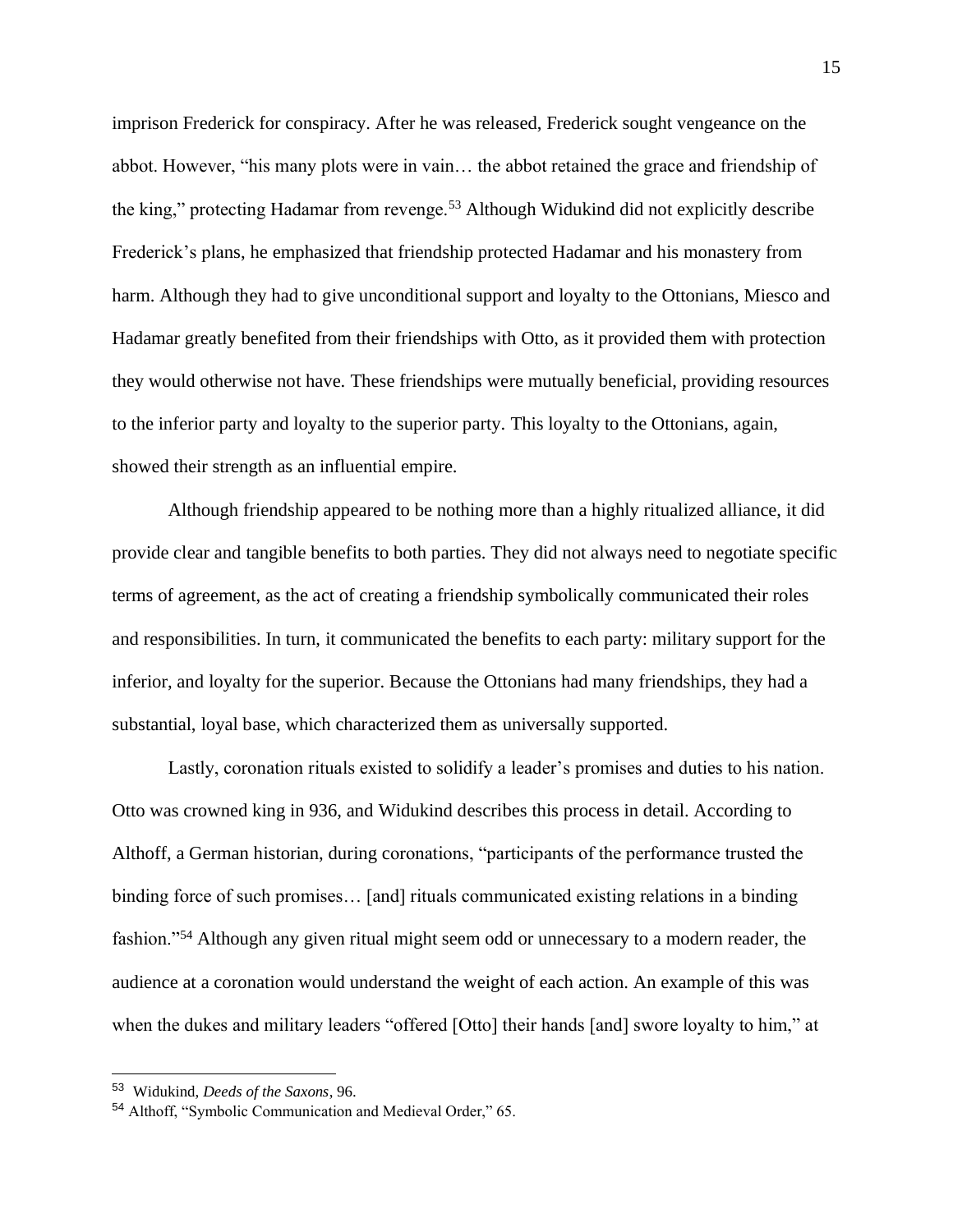Otto's coronation.<sup>55</sup> They did explicitly swear loyalty to him in this instance, but the ritual of extending their hands enhanced this oath. This ritual promised complete unity for and deference to Otto. Another display of complete unity during the coronation was when "the entire people raised their arms to heaven and cried out with a great shout," in the crowd, wishing good fortune upon Otto.<sup>56</sup> This ritual had a religious element, as the crowd members pointed their arms toward heaven, symbolically blessing Otto's rule. Additionally, since they all did the same action at the same time, they acknowledged the unified subservience to Otto. These actions had symbolic significance, solidifying the emperor in his powers to the empire, and characterizing the Ottonian Empire as fully supported by its subjects.

Coronation rites also served to set in stone the king's duties. Althoff said that these "crowning rituals, when the candidate had to perform symbolic actions… anticipated his conduct as a king."<sup>57</sup> The rituals represented the expectations placed upon Otto as king. The high priest handed Otto a sword and said to use it to "defeat all the enemies of Christ, barbarians, and evil Christians."<sup>58</sup> The sword in this ritual was purely symbolic — Otto was not going to begin his expansion immediately after the coronation, but it represented an overarching goal of his reign. Political and military leaders who observed the coronation understood that the offering of this sword ensured that Otto would do his best to expand the Christian kingdom. Essentially, the seemingly arbitrary rituals symbolically sealed Otto into his responsibilities to the state.

Widukind's description of rituals and symbols — imperial references, friendships, and coronation rites — portrays the Ottonian Empire as a unified, solid power. Widukind's descriptions represent Althoff's idea of "symbolic communication," which shared abstract ideas

<sup>55</sup> Widukind, *Deeds of the Saxons*, 62.

<sup>56</sup> Widukind, *Deeds of the Saxons*, 63.

<sup>57</sup> Althoff, "Symbolic Communication and Medieval Order," 65.

<sup>58</sup> Widukind, *Deeds of the Saxons*, 63.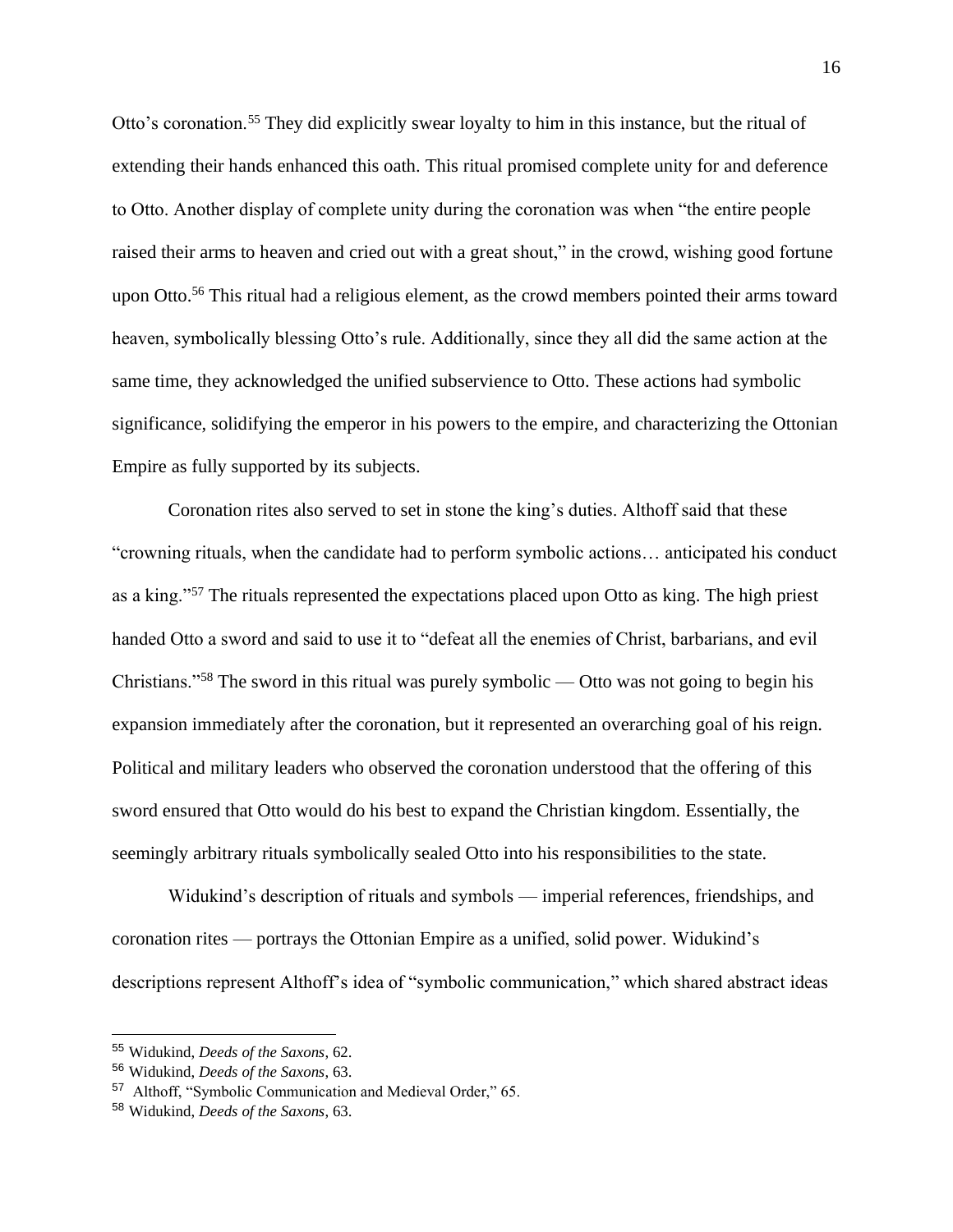with readers. The rituals and symbols sent clear symbolic messages to the audience of *Deeds*, as they understood their portrayal of domestic and foreign support for Ottonian rulers. Imperial references made the Ottonians appear strong, as heirs to the Roman and Carolingian Empires. Alliances of friendship demonstrated Ottonian superiority to all other groups. Coronation rites solidified the king's role and responsibilities to his people. Widukind describes all of these rituals to convey a sense of power and order within the empire. This paper fits into relevant scholarship by exploring in-depth Ottonian symbolism in one specific work. This exploration of symbols and rituals of the past is relevant today because it can shed light on our own values in modern politics. Although not always obvious, political rituals and symbols are relevant to most nations in the world, although they differ from state to state.

Rituals and symbols are often employed in times of crisis. According to Leyser, Ottonian rituals were important because of the "critical cultural situation of late Carolingian and early Ottonian central and western Europe… expressing ideas and abstractions by acting them out in public."<sup>59</sup> Rituals acted as a sort of security to the members of a group — they sent clear signals of peace or war, instead of leaving the members with a never-ending sense of uncertainty. This observation appears to be relevant today, as displays of political symbolism tend to increase during tense global situations.<sup>60</sup> In the modern day, this symbolism is enshrined in displays of patriotism or nationalism.

Understanding Widukind's motivations for creating an entirely positive attitude towards the Ottonians can shed a light on materials commissioned by various nations today. A frequent

 $60$  Gerald R. Webster, an American historian, argued that "a general outpouring of patriotism or nationalism followed," the 9/11 attacks. This was a result of the uncertainty Americans faced.

<sup>59</sup> Leyser, "Ritual, Ceremony, and Gesture: Ottonian Germany," 193-4

Gerald R. Webster, "American Nationalism, the Flag, and the Invasion of Iraq," *Geographical Review* 101 (1), (January 2011): 2.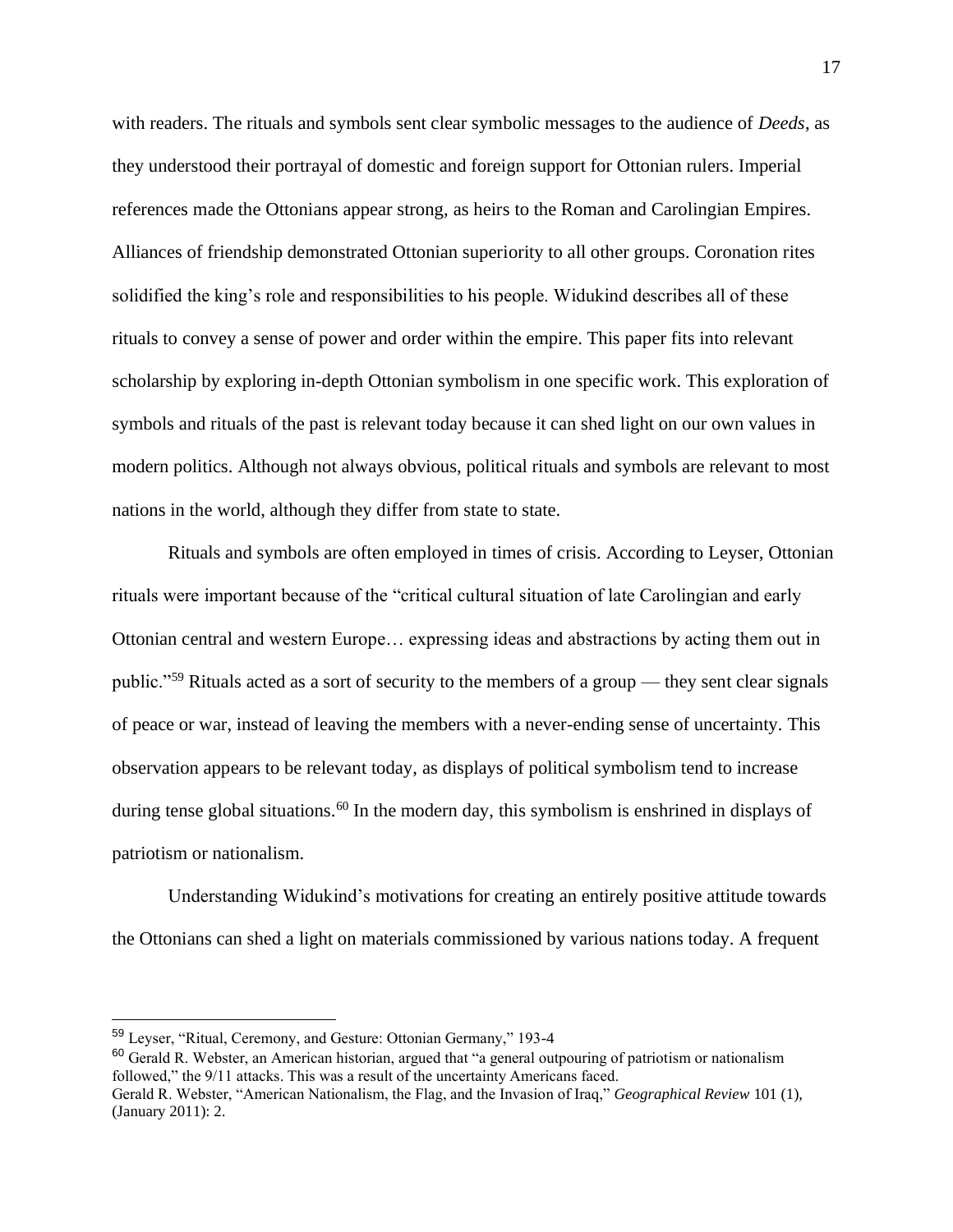example of American symbolism is a reference to the Founding Fathers and early American leaders in general, who have been glorified and mythologized in American propaganda and the education system. Today, the Founding Fathers are often depicted as great, shining, nearly flawless leaders of the past, comparable to Charlemagne for the Ottonians. An example of this symbolism is in *The 1776 Report*, a "historical"<sup>61</sup> document commissioned by the Trump administration about the origins and history of the United States. It is similar to Widukind's *Deeds*, in its recollection of "the aspirations and actions of the men and women who sought to build America as... an exemplary nation."<sup>62</sup> The document depicts the founders as motivated solely by an ideology of freedom and equality. The document also said the founding fathers' "principles are both true and eternal," again praising and glorifying the founders as nearly godlike figures.<sup>63</sup> The document looks positively upon the entirety of the nation's history, skirting around the United States' role in upholding slavery and fully omitting any mention of Native Americans. This parallels *Deeds*, which left out the events that led to Saxon hegemony over all the duchies of the region. This document resembles *Deeds* in many ways, and deconstructing and understanding the symbolism of the Saxon chronicle can help us better recognize the symbolism in modern documents. Overall, studying political rituals and symbols of the past can help us understand the political rituals and symbols of the present. Symbolic descriptions often influence our attitudes towards the world, and it is necessary that we examine them further.

 $61$  The word historical is written in quotes because this document has faced criticism by historians for its extreme bias and cherry-picking of information.

<sup>62</sup> The President's Advisory 1776 Commission, "The 1776 Report," *1776 Commission,* (January 2021): 1.

<sup>63</sup> The President's Advisory, "The 1776 Report," 6.